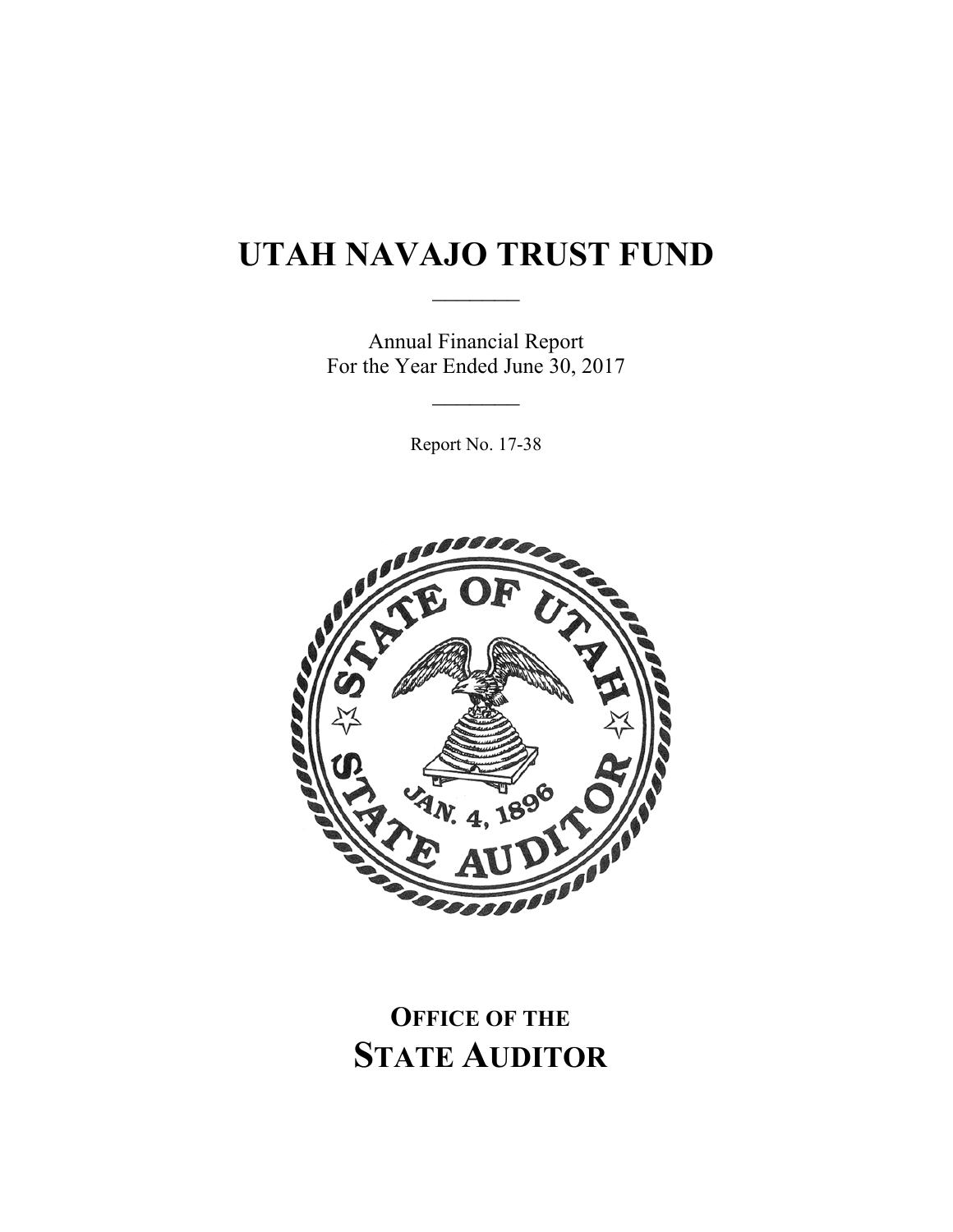Annual Financial Report For the Year Ended June 30, 2017

 $\frac{1}{2}$ 

 $\mathcal{L}_\text{max}$ 

Report No. 17-38

AUDIT LEADERSHIP:

John Dougall, State Auditor Bertha Lui, CPA, Senior Audit Manager Chantel Wixon, Audit Senior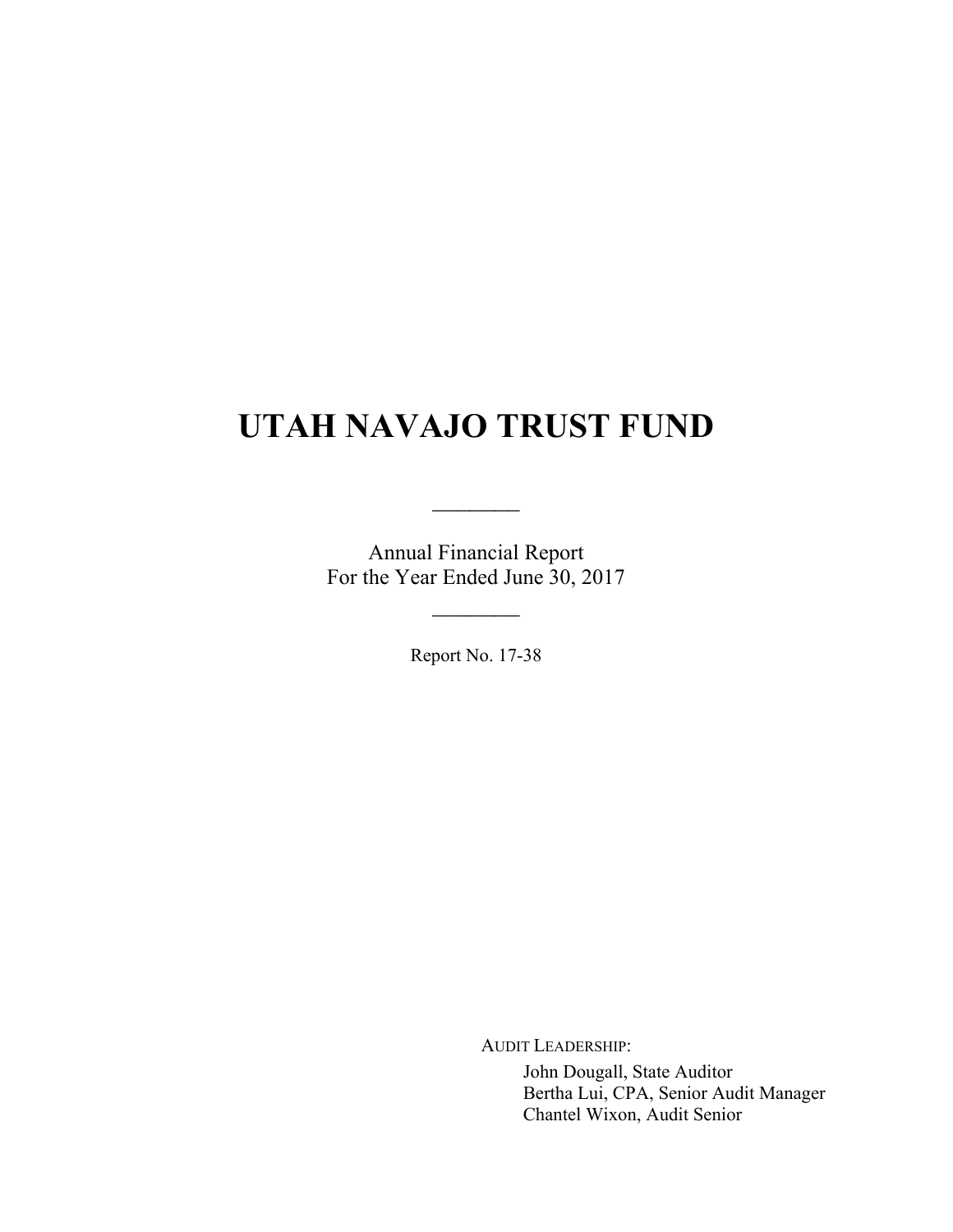# ANNUAL FINANCIAL REPORT FOR THE YEAR ENDED JUNE 30, 2017

# **TABLE OF CONTENTS**

|                                                | Page |
|------------------------------------------------|------|
| <b>INDEPENDENT STATE AUDITOR'S REPORT</b>      |      |
| MANAGEMENT'S DISCUSSION AND ANALYSIS           |      |
| FINANCIAL STATEMENTS:                          |      |
| <b>Statement of Fiduciary Net Position</b>     | h    |
| Statement of Changes in Fiduciary Net Position |      |
| Notes to Financial Statements                  |      |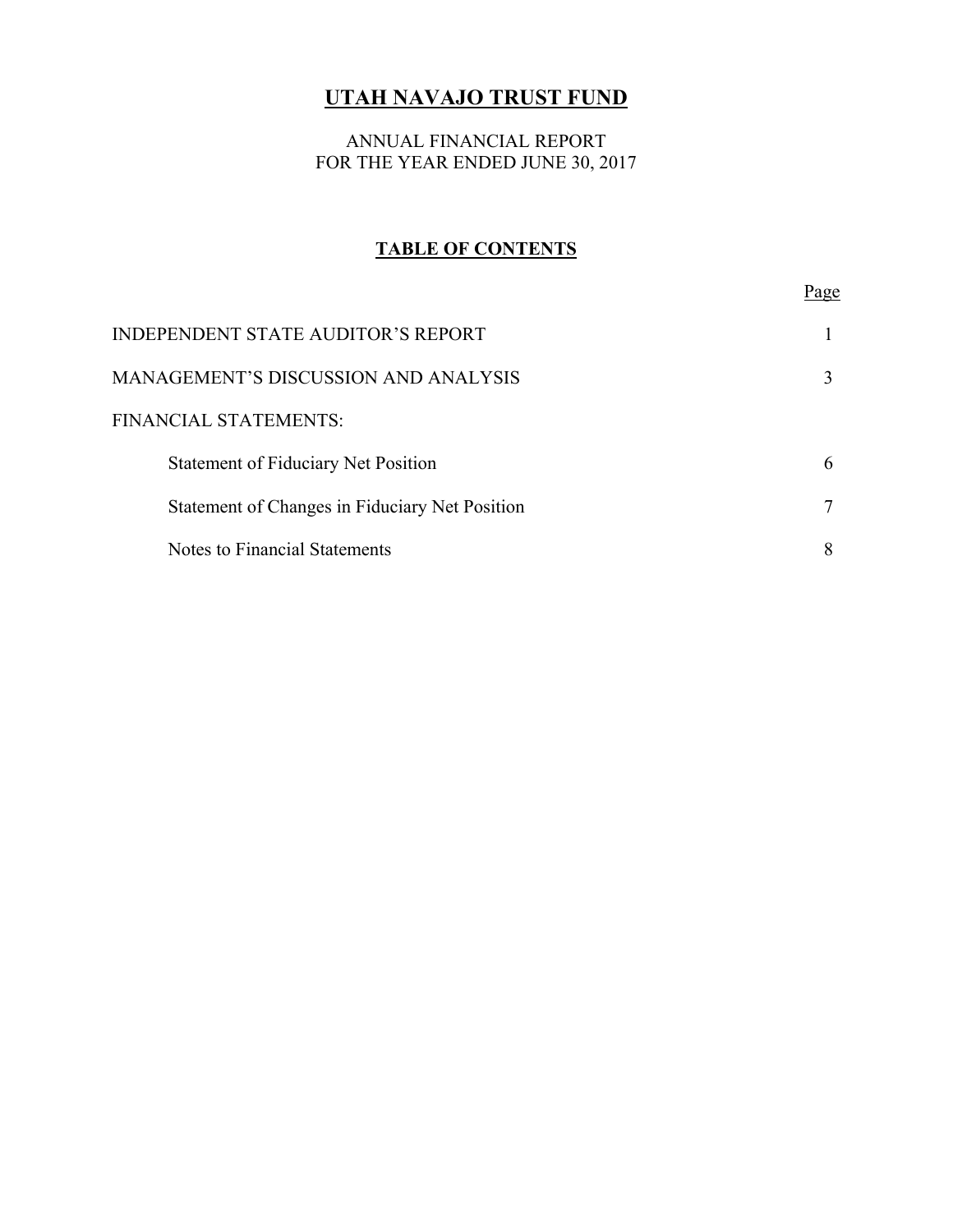

**OFFICE OF THE STATE AUDITOR**

# **INDEPENDENT STATE AUDITOR'S REPORT**

To the Board of Trustees and Tony Dayish, Trust Administrator Utah Navajo Trust Fund

# **Report on the Financial Statements**

We have audited the accompanying financial statements of the Utah Navajo Trust Fund (UNTF), a private-purpose trust fund of the State of Utah, as of and for the year ended June 30, 2017, and the related notes to the financial statements, which collectively comprise the UNTF's financial statements as listed in the table of contents.

## *Management's Responsibility for the Financial Statements*

Management is responsible for the preparation and fair presentation of these financial statements in accordance with accounting principles generally accepted in the United States of America; this includes the design, implementation, and maintenance of internal control relevant to the preparation and fair presentation of financial statements that are free from material misstatement, whether due to fraud or error.

#### *Auditor's Responsibility*

Our responsibility is to express an opinion on these financial statements based on our audit. We conducted our audit in accordance with auditing standards generally accepted in the United States of America and the standards applicable to financial audits contained in *Government Auditing Standards* issued by the Comptroller General of the United States. Those standards require that we plan and perform the audit to obtain reasonable assurance about whether the financial statements are free from material misstatement.

An audit involves performing procedures to obtain audit evidence about the amounts and disclosures in the financial statements. The procedures selected depend on the auditor's judgment, including the assessment of the risks of material misstatement of the financial statements, whether due to fraud or error. In making those risk assessments, the auditor considers internal control relevant to the entity's preparation and fair presentation of the financial statements in order to design audit procedures that are appropriate in the circumstances, but not for the purpose of expressing an opinion on the effectiveness of the entity's internal control. Accordingly, we express no such opinion. An audit also includes evaluating the appropriateness of accounting policies used and the reasonableness of significant accounting estimates made by management, as well as evaluating the overall presentation of the financial statements.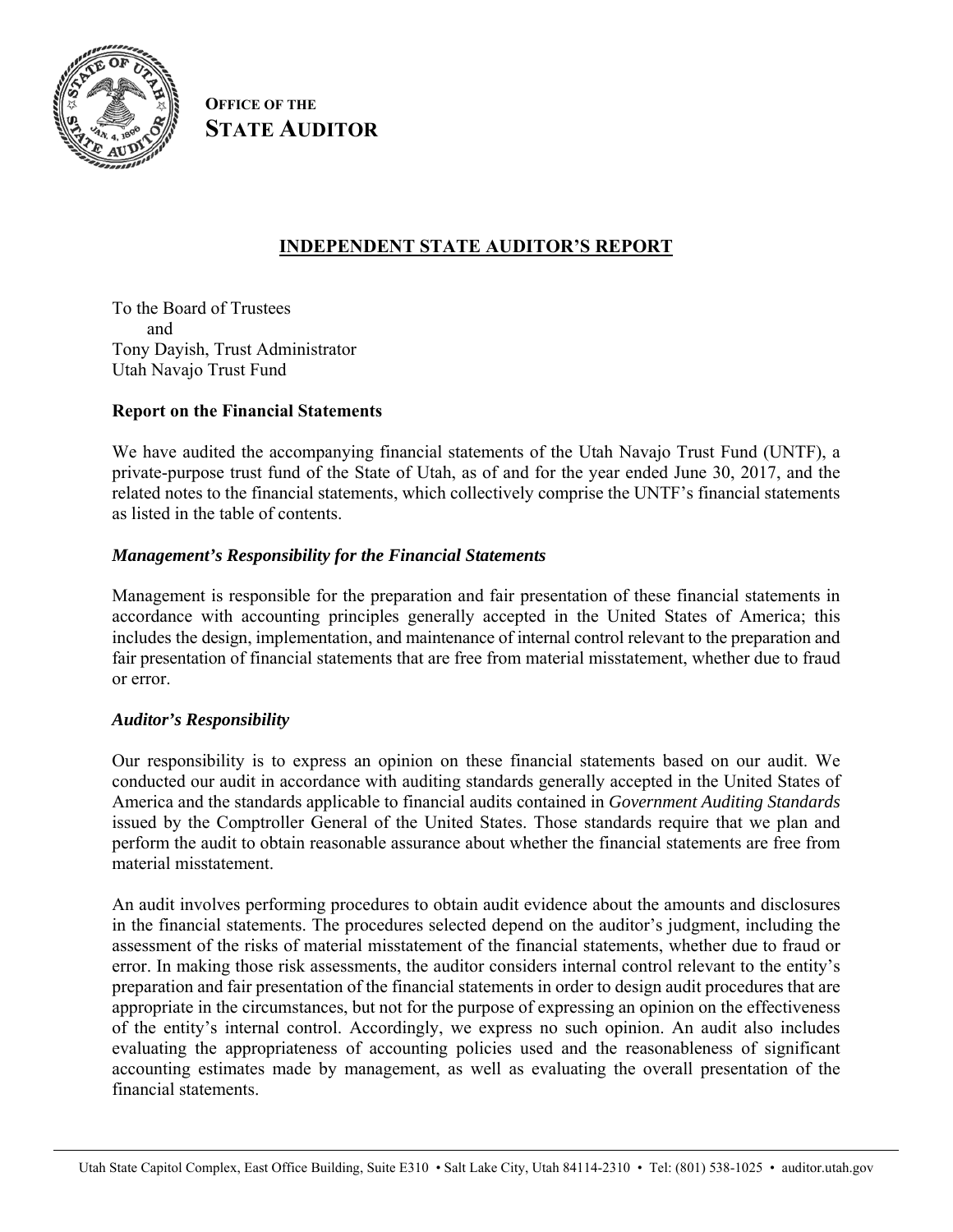We believe that the audit evidence we have obtained is sufficient and appropriate to provide a basis for our audit opinion.

#### *Opinion*

In our opinion, the financial statements referred to above present fairly, in all material respects, the financial position of the UNTF as of June 30, 2017, and the changes in its financial position for the year then ended in accordance with accounting principles generally accepted in the United States of America.

#### *Emphasis of Matter*

As discussed in Note 1, the financial statements present only the Utah Navajo Trust Fund and do not purport to, and do not, present fairly the financial position of the State of Utah as of June 30, 2017, and the changes in its financial position for the year then ended in accordance with accounting principles generally accepted in the United States of America. Our opinion is not modified with respect to this matter.

#### *Other Matters*

#### *Required Supplementary Information*

Accounting principles generally accepted in the United States of America require that management's discussion and analysis on pages 3 through 5 be presented to supplement the financial statements. Such information, although not a part of the financial statements, is required by the Governmental Accounting Standards Board who considers it to be an essential part of financial reporting for placing the financial statements in an appropriate operational, economic, or historical context. We have applied certain limited procedures to the required supplementary information in accordance with auditing standards generally accepted in the United States of America, which consisted of inquiries of management about the methods of preparing the information and comparing the information for consistency with management's responses to our inquiries, the financial statements, and other knowledge we obtained during our audit of the financial statements. We do not express an opinion or provide any assurance on the information because the limited procedures do not provide us with sufficient evidence to express an opinion or provide any assurance.

#### **Other Reporting Required by** *Government Auditing Standards*

In accordance with *Government Auditing Standards*, we have also issued our report dated April 10, 2018 on our consideration of the UNTF's internal control over financial reporting and on our tests of its compliance with certain provisions of laws, regulations, contracts, grant agreements, and other matters. The purpose of that report is to describe the scope of our testing of internal control over financial reporting and compliance and the results of that testing, and not to provide an opinion on internal control over financial reporting or on compliance. That report is an integral part of an audit performed in accordance with *Government Auditing Standards* in considering the UNTF's internal control over financial reporting and compliance.

Office of the State auditor

Office of the State Auditor April 10, 2018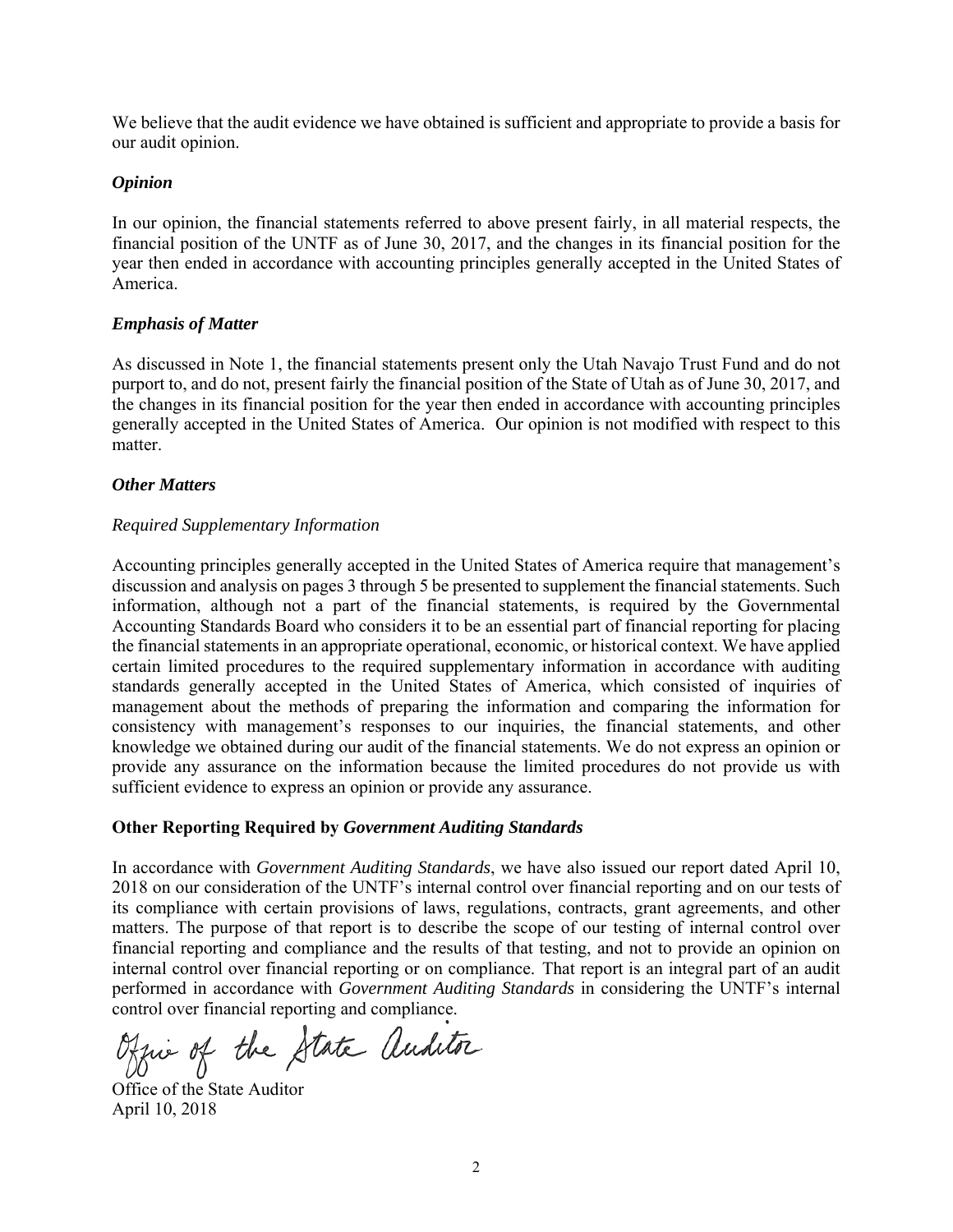# MANAGEMENT'S DISCUSSION AND ANALYSIS FOR THE YEAR ENDED JUNE 30, 2017

## **Introduction**

The following is a discussion and analysis of the Utah Navajo Trust Fund's (UNTF) financial performance and position for the fiscal year ending June 30, 2017. It is intended to be an introduction to the fund's financial statements.

# **Highlights**

The net position of the UNTF increased \$1.73 million, or 2.5%, for the fiscal year due to increased market interest rates, the timing of payments and investing of cash, and the results of operations. Other highlights for the year include an increase in Chapter Projects deductions, resulting from concentrated efforts to complete prior projects and increased spending on new projects.

## **Overview of Financial Statements**

This report includes the Financial Statements for the UNTF. The Financial Statements include the Statement of Fiduciary Net Position, the Statement of Changes in Fiduciary Net Position, and the Notes to Financial Statements.

#### **Financial Statements**

The Statement of Fiduciary Net Position shows the UNTF's assets and liabilities as of the end of the fiscal year, with the difference reported as net position. The Statement of Changes in Fiduciary Net Position shows the additions (revenues) and deductions (expenses) for the UNTF as of the end of the fiscal year. These statements are meant to give a broad overview of the financial position of the fund as well as to show the fund's ability to meet its obligations. The statements are prepared using the full-accrual basis of accounting, with the exception of oil royalty revenue, which is on a cash basis because royalty receivables are not reasonably estimable at year end. All revenue and expenses are recognized when the underlying transactions occur regardless of when cash is received or spent, except for the oil royalty revenue, which is recognized on a cash basis when received.

#### **Notes to Financial Statements**

The Notes to Financial Statements contain information and schedules that are essential to a complete understanding of the financial statements.

# **Financial Analysis**

#### **Net Position**

The condensed statements on the following page summarize the changes in the UNTF's financial statements between fiscal years 2017 and 2016. As shown on the Condensed Statement of Net Position, the fund's net position increased by \$1.73 million or 2.5% during the fiscal year. The largest asset for the fund is the investments. Investments account for 87% of the total net position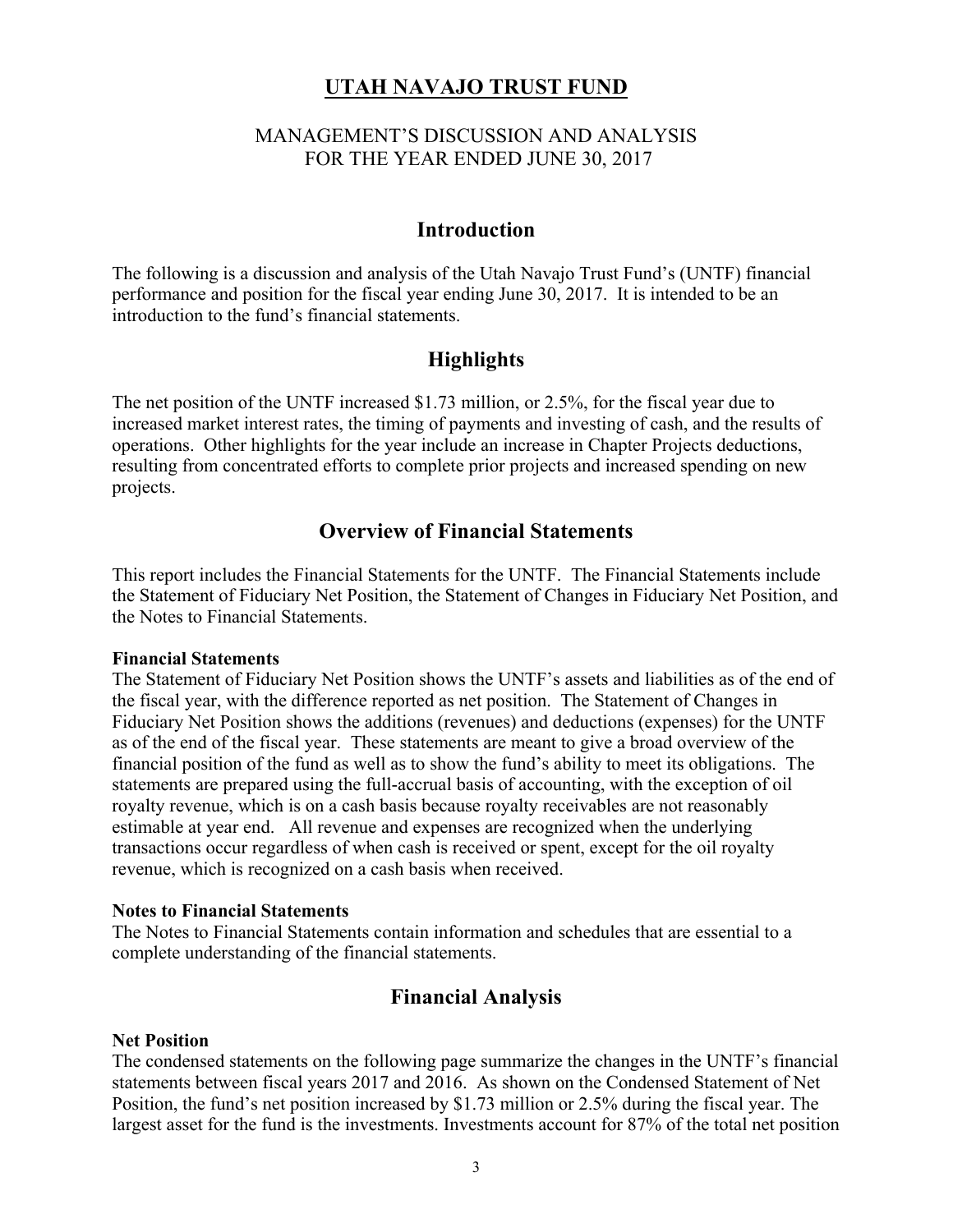# MANAGEMENT'S DISCUSSION AND ANALYSIS FOR THE YEAR ENDED JUNE 30, 2017

and are held in the Public Treasurers' Investment Fund (PTIF) and a Vanguard Bond Fund. The increase in liabilities for 2017 is the result of a large Chapter Project completed in fiscal year 2017 but not paid for until the following period.

#### **Additions (Revenues)**

This year the UNTF received 54.4% of its revenue from oil royalties, 14.6% from investment income and 8.6% from rental income. Investment income increased 77.1% because of an upturn in market interest rates and diversification in investment types. Oil royalties for fiscal year 2017 decreased by 9.4% compared to fiscal year 2016 because of oil prices and production.

#### **Deductions (Expenses)**

The UNTF expended \$769,290 in materials and labor for chapter projects for the fiscal year which is an increase of 164% compared to fiscal year 2016. This increase is a result of a concentrated effort from the UNTF to complete the remaining projects that were approved prior to May 5, 2008 by both the former Diné Advisory Committee and the former Board of Trustees. Additionally chapters have begun utilizing their annual UNTF allotments.

The UNTF awarded \$524,691 for educational assistance during the fiscal year which is an increase of 7.3% over the prior year. The increase in scholarship amounts is a direct result of student enrollment and scholarship applications. The fund offers a maximum of \$2,900 per student per semester for qualified beneficiary students.

Reduced spending in several categories has helped lower the administrative expenses in 2017 by 10.3%. General operating expenses include technical construction oversight, scholarship administration, financial and accounting services, as well as building maintenance and depreciation.

| <b>Condensed Statement of Fiduciary Net Position</b> |                 |                   |            |  |  |
|------------------------------------------------------|-----------------|-------------------|------------|--|--|
| 2017                                                 | 2016            | Change            | Percentage |  |  |
|                                                      |                 |                   |            |  |  |
| 1,499,625<br>\$                                      | \$<br>1,873,189 | (373, 564)<br>\$. | $-19.9%$   |  |  |
|                                                      |                 |                   |            |  |  |
| 59,566,683                                           | 61,070,998      | (1,504,315)       | $-2.5%$    |  |  |
| 4,065,221                                            |                 | 4,065,221         | 100.0%     |  |  |
| 36,000                                               | 47,195          | (11, 195)         | $-23.7%$   |  |  |
| 255,275                                              | 100,903         | 154,372           | 153.0%     |  |  |
| 623,932                                              | 638,050         | (14, 118)         | $-2.2%$    |  |  |
| 6,860,614                                            | 7,200,718       | (340, 104)        | $-4.7%$    |  |  |
| 72,907,350                                           | 70,931,053      | 1,976,297         | 2.8%       |  |  |
| 590,172                                              | 343,865         | 246,307           | 71.6%      |  |  |
| \$72,317,178                                         | \$70,587,188    | \$1,729,990       | 2.5%       |  |  |
|                                                      |                 |                   |            |  |  |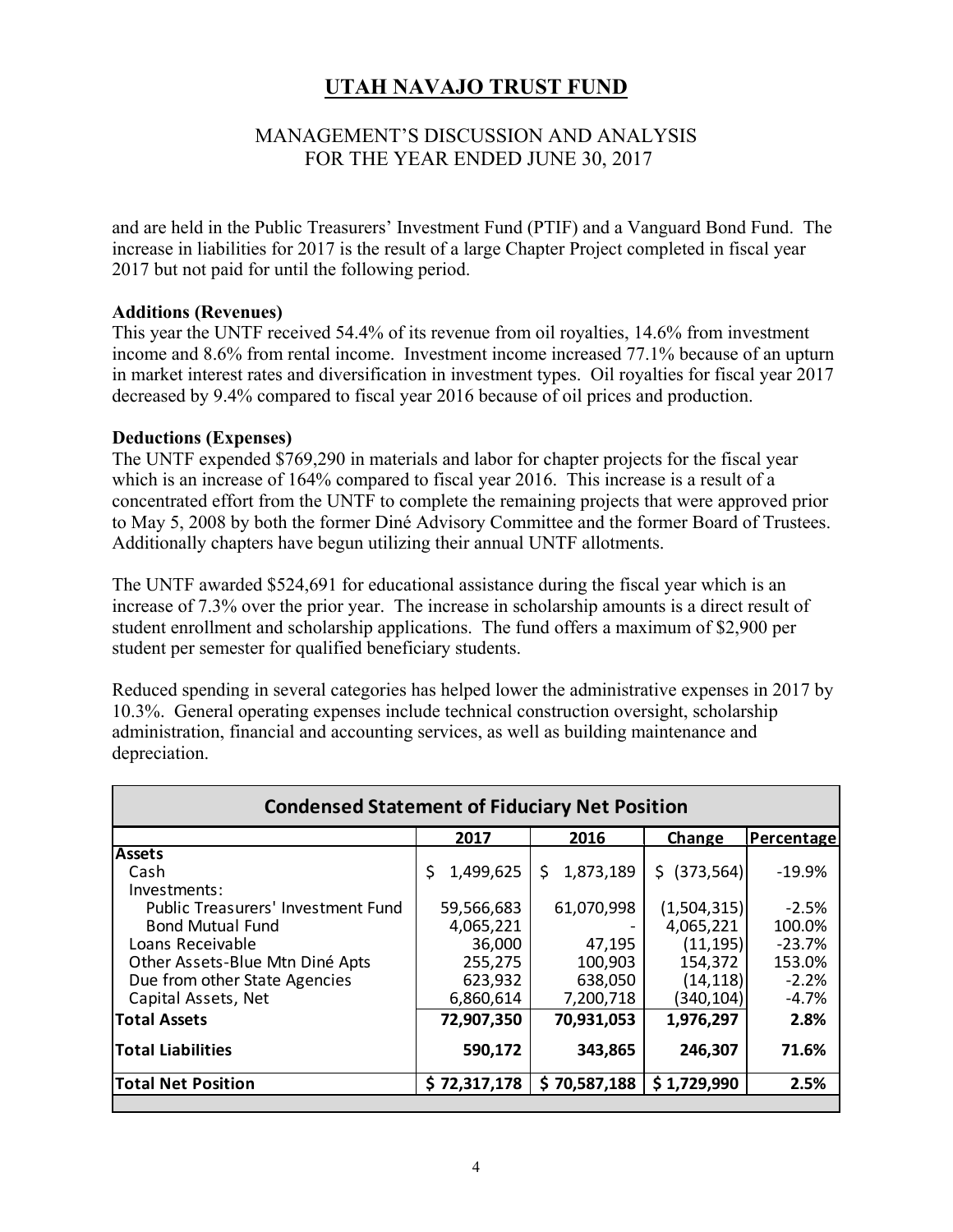# MANAGEMENT'S DISCUSSION AND ANALYSIS FOR THE YEAR ENDED JUNE 30, 2017

| <b>Condensed Statement of Changes in Fiduciary Net Position</b> |    |              |    |           |                   |            |
|-----------------------------------------------------------------|----|--------------|----|-----------|-------------------|------------|
|                                                                 |    | 2017         |    | 2016      | <b>Change</b>     | Percentage |
| <b>Additions (Revenues)</b>                                     |    |              |    |           |                   |            |
| <b>Oil Rovalties</b>                                            | \$ | 2,843,969    | \$ | 3,138,723 | \$.<br>(294, 754) | $-9.4%$    |
| Investment Income                                               |    | 761,101      |    | 429,754   | 331,347           | 77.1%      |
| <b>NRF Reimbursements</b>                                       |    | 1,015,918    |    | 1,302,050 | (286, 132)        | $-22.0%$   |
| Rental Income                                                   |    | 449,153      |    | 412,956   | 36,197            | 8.8%       |
| Contribution Income/ Other                                      |    | 154,371      |    | 403,431   | (249,060)         | $-61.7%$   |
| <b>Total Additions (Revenues)</b>                               |    | 5,224,512    |    | 5,686,914 | (462,402)         | $-8.1%$    |
| <b>Deductions (Expenses)</b>                                    |    |              |    |           |                   |            |
| <b>Chapter Projects</b>                                         |    | 769,290      |    | 291,375   | 477,915           | 164.0%     |
| <b>Educational Assistance</b>                                   |    | 524,691      |    | 488,893   | 35,798            | 7.3%       |
| <b>NRF Projects</b>                                             |    | 890,010      |    | 1,302,050 | (412,040)         | $-31.6%$   |
| Depreciation                                                    |    | 340,104      |    | 337,390   | 2,714             | 0.8%       |
| Administrative                                                  |    | 970,427      |    | 1,081,821 | (111, 394)        | $-10.3%$   |
| <b>Total Deductions (Expenses)</b>                              |    | 3,494,522    |    | 3,501,529 | (7,007)           | $-0.2%$    |
| <b>Change in Net Position</b>                                   |    | 1,729,990    | \$ | 2,185,385 | \$.<br>(455, 395) | $-20.8%$   |
|                                                                 |    |              |    |           |                   |            |
| <b>Beginning Net Position</b>                                   |    | 70,587,188   |    |           |                   |            |
| <b>Ending Net Position</b>                                      |    | \$72,317,178 |    |           |                   |            |
|                                                                 |    |              |    |           |                   |            |

# **Financial Outlook**

Oil prices and production significantly affect the UNTF's financial future and both are difficult to predict. Production from the Aneth Extension Oil Field has remained relatively stable; however in October 2014, the market price of crude oil significantly declined and remained low through 2017 which affected the fund's royalties revenue. Returns on fund investments significantly increased in 2017, while rental income has remained stable.

# **Contacting UNTF Management**

This financial report is designed to provide all interested parties with a general overview of the UNTF's finances and to demonstrate its financial accountability over its resources. If you have questions regarding this report or need further information regarding the UNTF, please contact Tony Dayish, Trust Administrator, at 151 East 500 North, Blanding, Utah 84511, or by email at tdayish@utah.gov.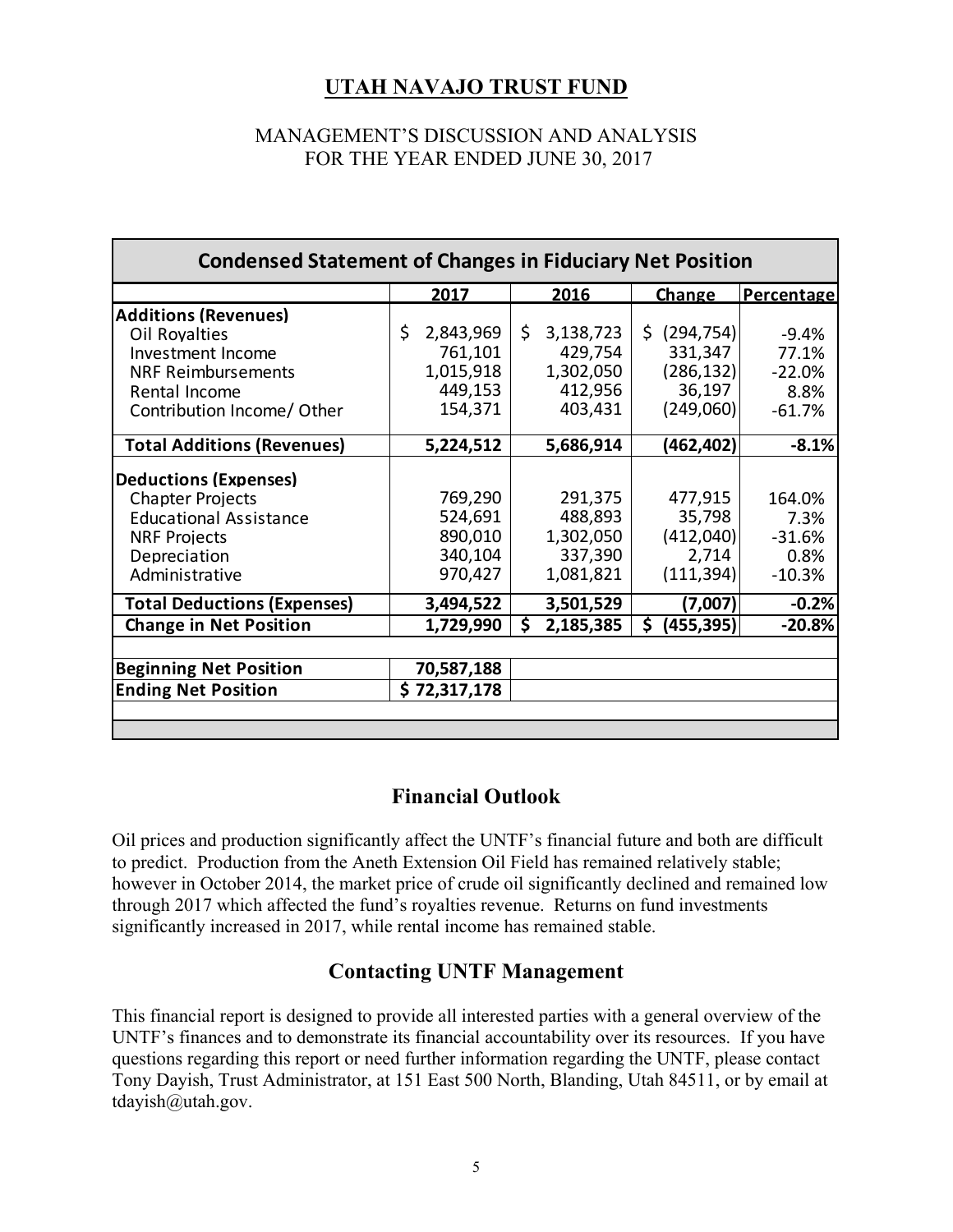# **Utah Navajo Trust Fund**

# **Statement of Fiduciary Net Position**

**June 30, 2017**

#### **Assets**

| Cash (Notes 1 and 2)                            | \$  | 1,499,625     |
|-------------------------------------------------|-----|---------------|
| Investments: (Notes 1 and 2)                    |     |               |
| Public Treasurers' Investment Fund              |     | 59,566,683    |
| <b>Bond Mutual Fund</b>                         |     | 4,065,221     |
| Loans Receivables (Blue Mtn Diné Apts) (Note 5) |     | 36,000        |
| Other Assets (Blue Mtn Diné LLC) (Note 1)       |     | 255,275       |
| Due from other State Agencies (Note 1)          |     | 623,932       |
| Capital Assets: (Notes 1 and 3)                 |     |               |
| Land                                            |     | 270,827       |
| <b>Buildings and Improvements</b>               |     | 10,715,135    |
| Less Accumulated Depreciation                   |     | (4, 222, 527) |
| Equipment                                       |     | 84,556        |
| Less Accumulated Depreciation                   |     | (68, 983)     |
| Vehicles                                        |     | 224,950       |
| Less Accumulated Depreciation                   |     | (152, 018)    |
| Software                                        |     | 11,058        |
| Less Accumulated Depreciation                   |     | (2, 384)      |
| <b>Total Capital Assets</b>                     |     | 6,860,614     |
| <b>Total Assets</b>                             |     | 72,907,350    |
| <b>Liabilities</b>                              |     |               |
| <b>Accured Expenditures</b>                     |     | 432           |
| <b>Accounts Payable</b>                         |     | 92,955        |
| <b>Accrued Payroll</b>                          |     | 27,202        |
| Due to Other State Agencies (Note 1)            |     | 469,583       |
| <b>Total Liabilities</b>                        |     | 590,172       |
| <b>Net Position</b>                             |     |               |
| Net Investment in Capital Assets                |     | 6,860,614     |
| <b>Restricted for Trust Beneficiaries</b>       |     | 65,456,564    |
| <b>Restricted for Trust Beneficiaries</b>       | \$. | 72,317,178    |

*The accompanying notes are in integral part of these financial statements.*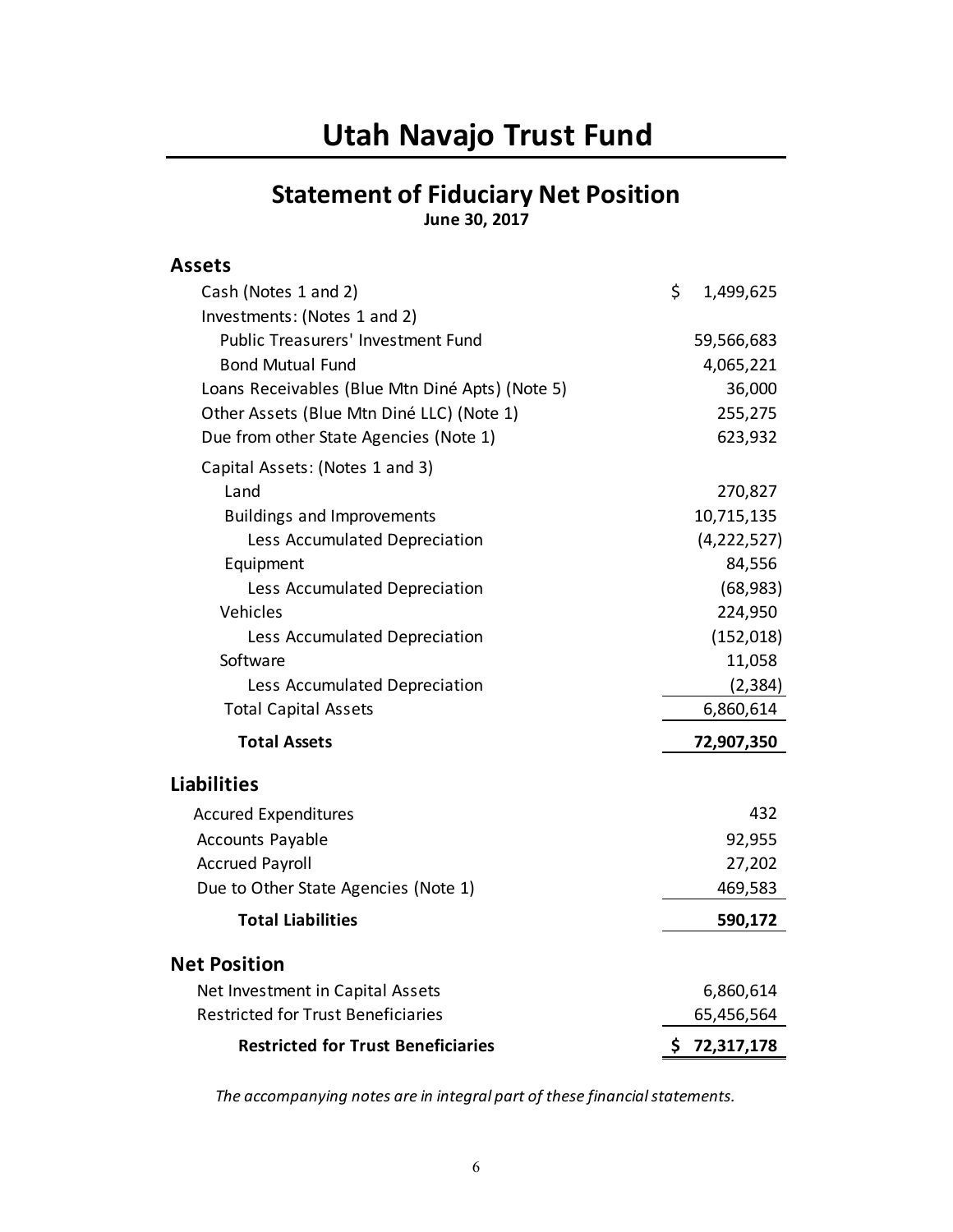# **Utah Navajo Trust Fund**

# **Statement of Changes in Fiduciary Net Position**

**For Fiscal Year Ended June 30, 2017**

| <b>Additions</b>                                                 |                         |
|------------------------------------------------------------------|-------------------------|
| Investment Income (Notes 1 and 2)                                | \$<br>761,101           |
| Oil Royalties                                                    | 2,843,969               |
| Navajo Revitalization Fund Reimbursements                        | 1,015,918               |
| Rental Income (Note 4)                                           | 449,153                 |
| Misc. Income                                                     | 154,371                 |
| <b>Total Additions</b>                                           | 5,224,512               |
| <b>Deductions</b>                                                |                         |
| <b>Chapter Projects</b>                                          | 769,290                 |
| Scholarships                                                     | 524,691                 |
| Navajo Revitalization Fund Projects                              | 890,010                 |
| Depreciation                                                     | 340,104                 |
| <b>Administrative and General Expenses</b>                       | 970,427                 |
| <b>Total Deductions</b>                                          | 3,494,522               |
| <b>Change in Net Position</b><br><b>Net Position - Beginning</b> | 1,729,990<br>70,587,188 |
| <b>Net Position - Ending</b>                                     | 72,317,178              |

*The accompanying notes are in integral part of these financial statements.*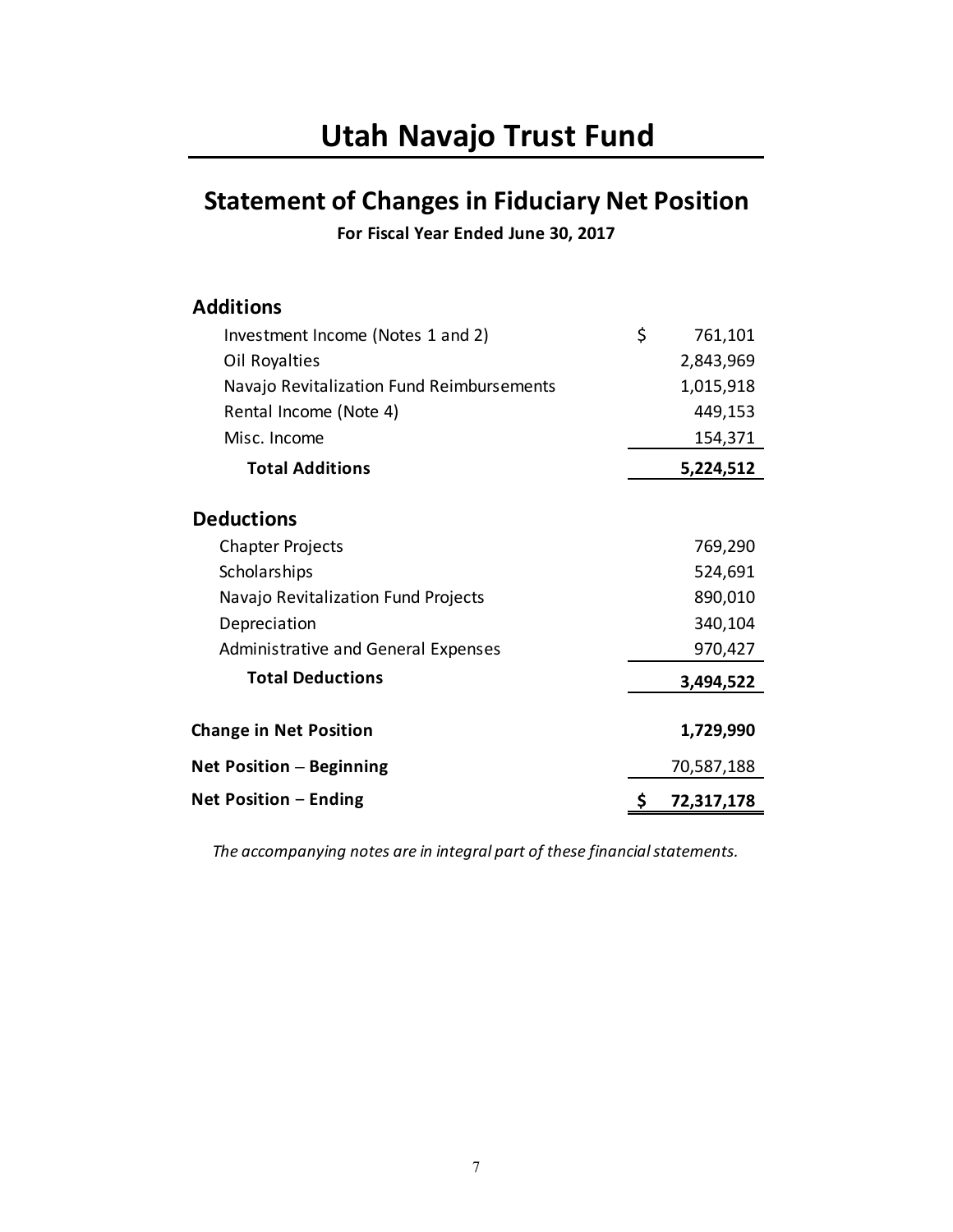## NOTES TO FINANCIAL STATEMENTS FOR THE YEAR ENDED JUNE 30, 2017

# **1. Organization and Summary of Significant Accounting Policies**

 **Organization** – The Utah Navajo Trust Fund (UNTF) is a private-purpose trust fund of the State of Utah and is included in the State's *Comprehensive Annual Financial Report*. The UNTF was established under new legislation, Senate Bill 90, to supersede the Utah Navajo Royalties Holding Fund (UNRHF) beginning July 1, 2015. The Trust Fund was originally created under *Utah Code,* Title 51, Chapter 9, Section 504 to account for various revenues received by the State, the majority of which represents the  $37 \frac{1}{2}$  percent of the net oil royalties from the Aneth Extension of the Navajo Indian Reservation. The net oil royalties are paid to the State in accordance with Federal Public Law No. 403, 47 Stat. 1418, as amended by the Act of 1968, 82 Stat. 121, for the health, education, and general welfare of the Utah Navajos residing in San Juan County, Utah. The original Navajo Trust Fund was repealed during the 2008 General Session of the Utah Legislature and replaced with the UNRHF. The responsibility to fulfill the liabilities and obligations of the repealed Navajo Trust Fund was moved to the Department of Administrative Services (a State of Utah department). During the 2015 Legislative Session, Senate Bill 90 was introduced and passed enabling the replacement of the UNRHF with the UNTF, operating as it had prior to 2008, effective July 1, 2015.

 The UNTF is the sole member of the Blue Mountain Diné Associates, LLC, which owns and operates a low-income housing apartment complex in Blanding, Utah. The LLC does not engage in any other business or activity. The UNTF equity in the LLC is \$255,275, as shown in the Statement of Fiduciary Net Position.

As the managing member, the UNTF oversees the day-to-day operations of the housing complex and guarantees previous contingency commitment amounts (See Note 5). Blue Mountain Diné Associates, LLC issues its own separate audited financial statements. These financial statements can be obtained from the Utah Navajo Trust Fund, 151 East 500 North, Blanding, Utah 84511.

**Fund Accounting** – The general activities of the UNTF have been organized and reported as a private-purpose trust fund in the financial statements. A private-purpose trust fund is a separate accounting entity with a self-balancing set of accounts and is designed to demonstrate legal compliance with the trust requirements and is used to account for assets where both the principal and interest may be spent.

**Basis of Accounting** – The accounting and reporting policies of the UNTF conform with accounting principles generally accepted in the United States of America and follow the accrual basis of accounting with the exception of oil royalties revenue. Oil royalties revenue is accounted for on a cash basis because royalty receivables are not reasonably estimable at fiscal year end due to the nature of the transactions and the extended period of time over which the royalties are collected. Under the accrual basis of accounting, additions to the net position and related assets are recognized when earned. Deductions from the net position are recognized when the fund liabilities are incurred. All assets and liabilities of the UNTF are included on the Statement of Fiduciary Net Position.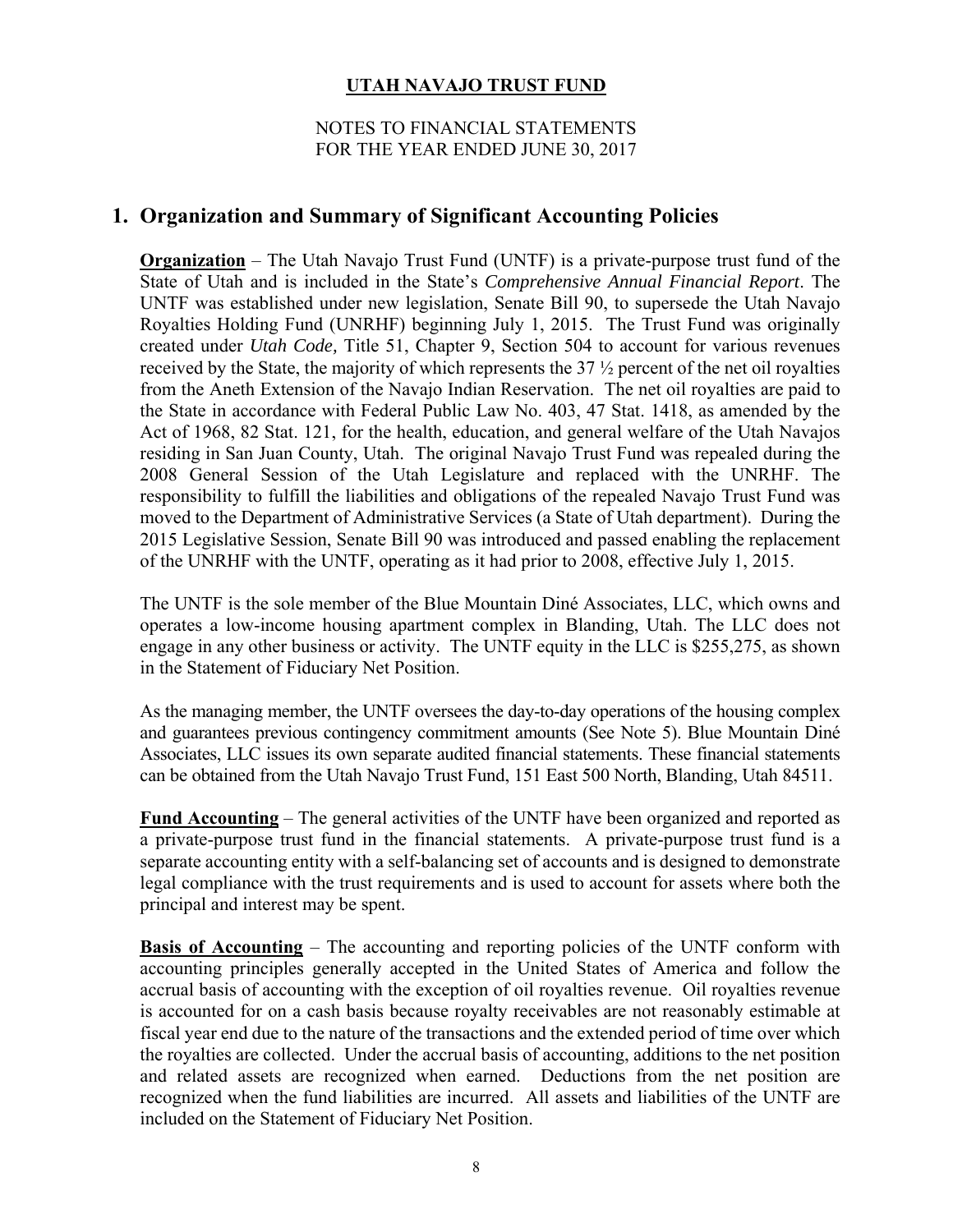## NOTES TO FINANCIAL STATEMENTS FOR THE YEAR ENDED JUNE 30, 2017

**Cash and Investments** – The UNTF's cash is maintained as bank deposits. Investments are recorded at fair value in accordance with GASB Statement No. 72, *Fair Value Measurement and Application* and include investments in the Utah Public Treasurers' Investment Fund and bond mutual funds. The change in fair value of investments is recognized as an increase or decrease to investment assets and investment income.

**Capital Assets** – Land, buildings and improvements, and equipment are reported as capital assets, with related accumulated depreciation as applicable, in the Statement of Fiduciary Net Position. Capital assets are defined by State of Utah policy as assets that cost \$5,000 or more when acquired and have an estimated useful life greater than one year. Purchased or constructed capital assets are recorded at cost or at estimated historical cost where historical cost is not available. Donated or otherwise acquired capital assets are valued at their estimated fair value at the date of acquisition. Buildings, equipment, and other depreciable capital assets are depreciated using the straight line method over the following estimated useful lives:

| Asset Class                | Years    |
|----------------------------|----------|
| Equipment                  | $3 - 15$ |
| Buildings and Improvements | $10-40$  |

The UNTF also owns a  $\frac{1}{2}$  undivided interest in a special collection of indigenous artifacts known as the Shumway Collection. Due to the nature of this asset, the value cannot be assessed; therefore, no value is included in the Statement of Fiduciary Net Position.

**Due from/to Other State Agencies** – Due from/to other State agencies represents amounts receivable from or payable to other State agencies. These amounts consist mainly of amounts receivable from the Navajo Revitalization Fund (NRF) (a State of Utah agency) and amounts payable to the State Department of Administrative Services and the Department of Technology Services for printing, telecommunications, motor pool services, and for various construction projects.

**Navajo Revitalization Fund Projects and Reimbursements** – The UNTF frequently processes transactions for the NRF related to various construction projects benefiting the Utah Navajos in San Juan County. The UNTF processes these transactions and then receives reimbursement from the NRF. The UNTF also provides other administrative services related to NRF Projects such as reviewing budgets and project proposals, providing construction labor, making site visits, attending NRF related meetings and enforcing State of Utah procurement policies.

**Pensions** – The UNTF is paying the salaries and benefits, including contributions to the State's pension systems (Systems), on behalf of eligible State of Utah employees responsible for managing the UNTF. As a result, the UNTF may be liable for an apportioned amount of the System's net pension liability related to these eligible employees. Management estimates the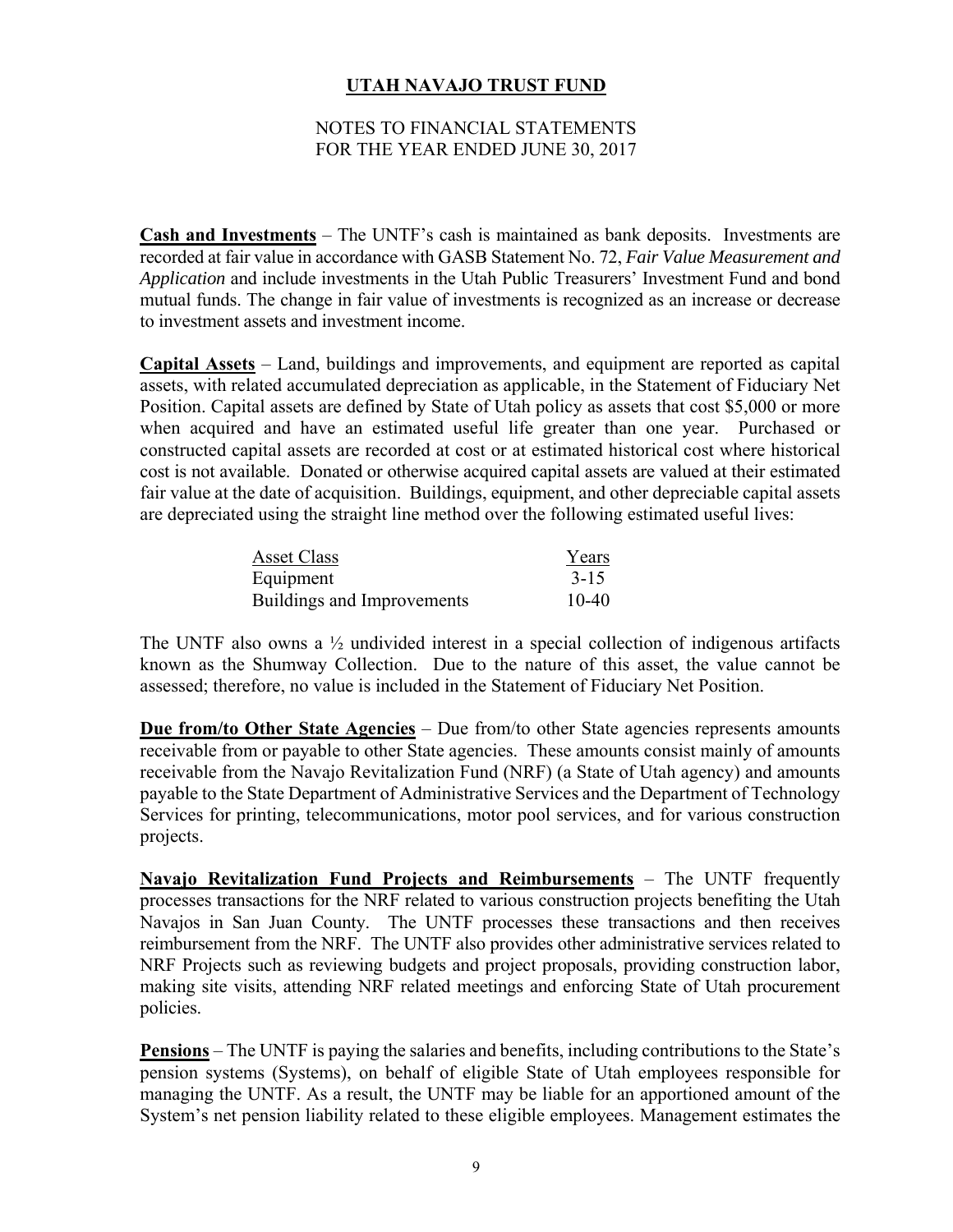## NOTES TO FINANCIAL STATEMENTS FOR THE YEAR ENDED JUNE 30, 2017

UNTF's portion of the State's June 30, 2017 unfunded pension liability to be less than \$200,000 and considers the estimated pension liability and other related activity immaterial to the UNTF. As a result, pension-related activity has not been reflected in these financial statements other than to record pension contributions as General and Administrative expenses.

# **2. Cash and Investments**

#### **Deposits**

#### *Custodial Credit Risk*

Custodial credit risk is the risk that, in the event of a bank failure, the UNTF's deposit may not be returned to it. The UNTF does not have formal deposit policy for custodial credit risk. As of June 30, 2017, UNTF's bank balance of \$1,499,625 was uninsured and uncollateralized.

#### **Investments**

The Utah State Treasurer's Office is responsible for the investments of the UNTF and shall invest and manage the UNTF assets as a prudent investor would as outlined in *Utah Code* Section 51-10-201(4) with the primary goal of providing for the stability, income, and growth of the principal. Currently all of the UNTF's money is being held in bank deposits, the Public Treasurers' Investment Fund (PTIF), and a bond mutual fund.

The Utah State Treasurer's Office operates the PTIF. The PTIF is available for investment of funds administered by any Utah public treasurer and is not registered with the SEC as an investment company. The PTIF is authorized and regulated by the Utah Money Management Act (*Utah Code*, Title 51, Chapter 7). The Act established the Money Management Council which oversees the activities of the State Treasurer and the PTIF and details the types of authorized investments. Deposits in the PTIF are not insured or otherwise guaranteed by the State of Utah, and participants share proportionally in any realized gains or losses on investments.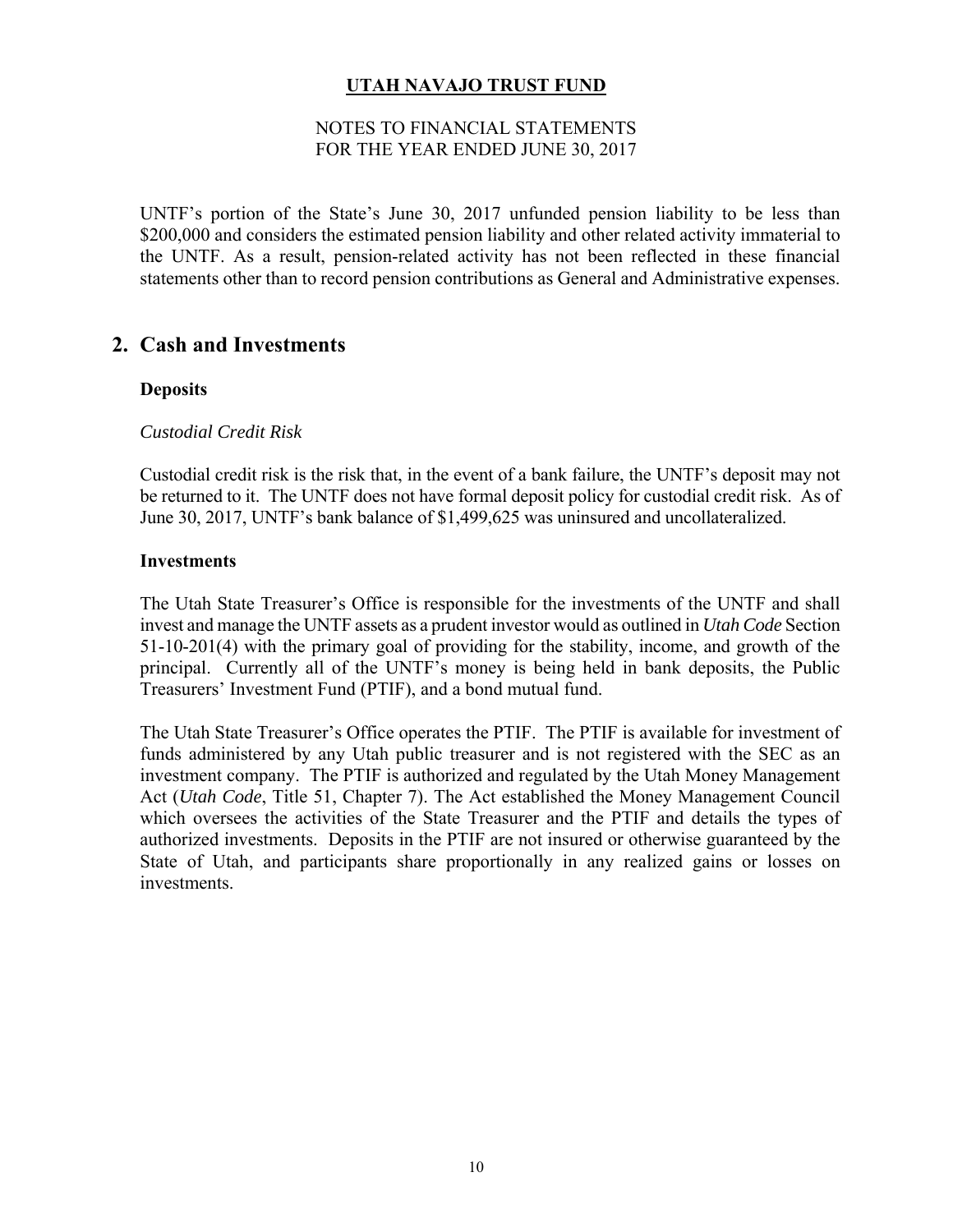#### NOTES TO FINANCIAL STATEMENTS FOR THE YEAR ENDED JUNE 30, 2017

#### *Fair Value of Investments*

The UNTF measures and records its investments using fair value measurement guidelines established by generally accepted accounting principles. These guidelines recognize a threetiered fair value hierarchy, as follows:

- Level 1: Quoted prices for identical investments in active markets;
- *Level 2:* Observable inputs other than quoted market prices; and,
- *Level 3:* Unobservable inputs.

At June 30, 2017, the UNTF had the following recurring fair value measurements.

| Investment Type                                            | Fair<br>Value | Level 1     | Level 2      | Level 3 |
|------------------------------------------------------------|---------------|-------------|--------------|---------|
| <b>Bond Mutual Funds</b>                                   | \$4,065,221   | \$4,065,221 | -            |         |
| State of Utah Public Treasurers'<br><b>Investment Fund</b> | \$59,566,683  |             | \$59,566,683 |         |
| Total                                                      | \$63,631,904  |             |              |         |

Debt and equity securities classified in Level 1 are valued using prices quoted in active markets for those securities. The PTIF classified in Level 2 was valued by applying the June 30, 2017 fair value factor, as calculated by the Utah State Treasurer, to the UNTF's June 30 balance in the PTIF.

#### *Interest Rate Risk*

Interest rate risk is the risk that changes in interest rates will adversely affect the fair value of an investment. The UNTF manages the exposure to fair value loss arising from increasing interest rates through prudent deployment, management, and oversight of investments with exposure to interest rate sensitivity. The UNTF does not have a formal policy for interest rate risk.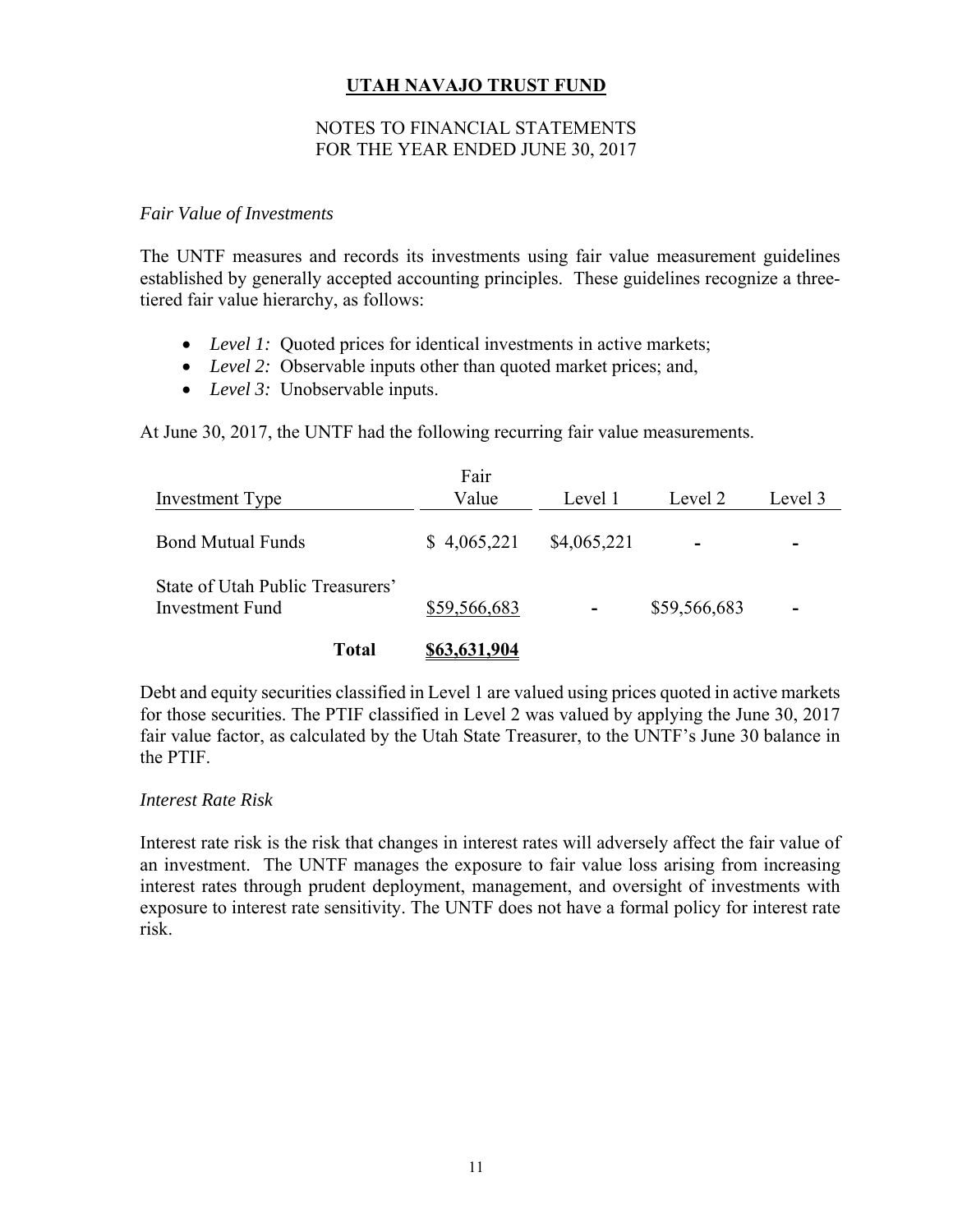#### NOTES TO FINANCIAL STATEMENTS FOR THE YEAR ENDED JUNE 30, 2017

At June 30, 2017, the UNTF's investments had the following maturities:

|                                                            | Investment Maturities (in Years) |              |             |          |           |
|------------------------------------------------------------|----------------------------------|--------------|-------------|----------|-----------|
|                                                            | Fair                             | Less         |             |          | More      |
| Investment Type                                            | Value                            | than 1       | $1-5$       | $6 - 10$ | than $10$ |
| <b>Bond Mutual Funds</b>                                   | \$4,065,221                      |              | \$4,065,221 |          |           |
| State of Utah Public Treasurers'<br><b>Investment Fund</b> | \$59,566,683                     | \$59,566,683 |             |          |           |
| <b>Total</b>                                               | <u>\$63,631,904</u>              |              |             |          |           |

#### *Credit Risk*

Credit risk is the risk that an issuer or other counterparty to an investment will not fulfill its obligations. The UNTF manages the exposure to fair value loss arising from credit risk through prudent deployment, management and oversight of investments. The UNTF does not have a formal policy for credit risk.

At June 30, 2017, the UNTF's investments had the following quality ratings:

|                                                            | Fair         |     |    | <b>Quality Ratings</b> |              |
|------------------------------------------------------------|--------------|-----|----|------------------------|--------------|
| Investment Type                                            | Value        | AAA | AA | A                      | Unrated      |
| <b>Bond Mutual Funds</b>                                   | \$4,065,221  |     |    |                        | \$4,065,221  |
| State of Utah Public Treasurers'<br><b>Investment Fund</b> | \$59,566,683 | ۰   |    | $\overline{a}$         | \$59,566,683 |
| Total                                                      | \$63,631,904 |     |    |                        |              |

#### *Concentration of Credit Risk*

Concentration of credit risk is the risk of loss attributed to the magnitude of a government's investment in a single issuer. The UNTF manages the exposure to fair value loss arising from concentration of credit risk through prudent deployment, management, and oversight of investments. The UNTF does not have a formal policy for concentration of credit risk.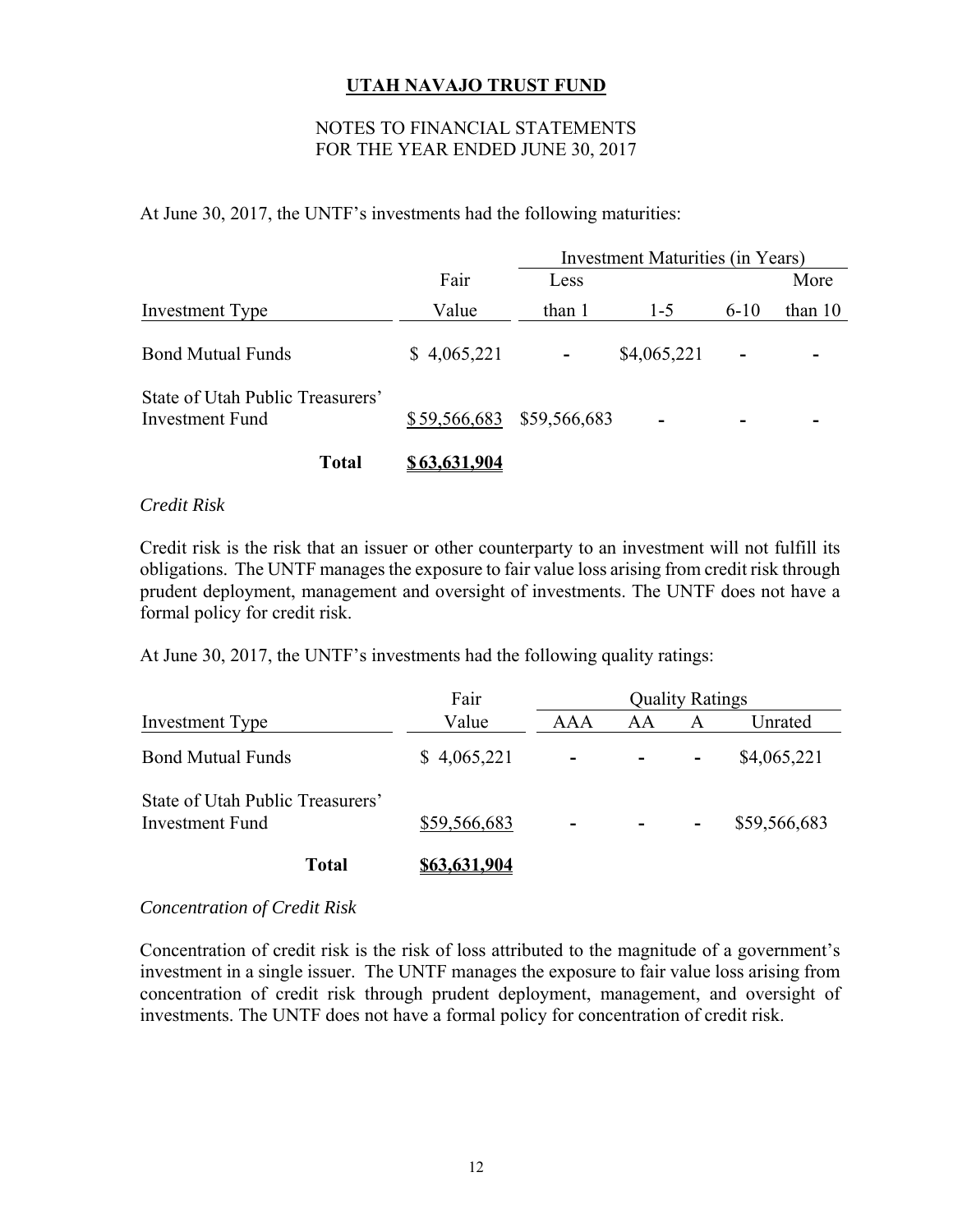## NOTES TO FINANCIAL STATEMENTS FOR THE YEAR ENDED JUNE 30, 2017

# **3. Capital Assets**

The changes in capital assets owned by the UNTF for the year ended June 30, 2017, are as follows: Beginning Ending

|                                                   | Beginning           |            |           | Ending      |
|---------------------------------------------------|---------------------|------------|-----------|-------------|
|                                                   | Balance             | Additions  | Deletions | Balance     |
| Capital Assets Not Being Depreciated:             |                     |            |           |             |
| Land                                              | 270,827<br><b>S</b> | -S         | SБ        | 270,827     |
| <b>Total Capital Assets Not Being Depreciated</b> | 270,827             |            |           | 270,827     |
| Capital Assets Being Depreciated:                 |                     |            |           |             |
| <b>Buildings</b>                                  | 10,715,135          |            |           | 10,715,135  |
| Equipment                                         | 84,556              |            |           | 84,556      |
| Vehicles                                          | 224,950             |            |           | 224,950     |
| Software                                          | 11,058              |            |           | 11,058      |
| <b>Total Capital Assets Being Depreciated</b>     | 11,035,699          |            |           | 11,035,699  |
| Less Accumulated Depreciation For:                |                     |            |           |             |
| <b>Buildings</b>                                  | (3,935,657)         | (286, 870) |           | (4,222,527) |
| Equipment                                         | (62, 886)           | (6,097)    |           | (68,983)    |
| Vehicles                                          | (107,090)           | (44, 928)  |           | (152,018)   |
| Software                                          | (175)               | (2,209)    |           | (2, 384)    |
| <b>Total Accumulated Depreciation</b>             | (4,105,808)         | (340, 104) |           | (4,445,912) |
| Total Capital Assets Being Depreciated, Net       | 6,929,891           | (340, 104) |           | 6,589,787   |
| Total Capital Assets, Net                         | 7,200,718<br>S.     | 340,104)   | \$        | \$6,860,614 |

# **4. Operating Leases**

Operating Leases – The UNTF is leasing property to other State agencies. The following schedule summarizes the lease terms and future minimum lease payments receivable.

| Government Service Center – Blanding:                                                  |                                                                                                                                                              |
|----------------------------------------------------------------------------------------|--------------------------------------------------------------------------------------------------------------------------------------------------------------|
| Historical cost of leased property<br>Less: accumulated depreciation<br>Carrying Value | 2,958,388<br>S.<br>(2,001,262)<br>957,126                                                                                                                    |
| Lease period                                                                           | Varies from 5 to 7 years, with longest<br>lease terminating in June 2024.                                                                                    |
| Lessees                                                                                | Utah Department of Human Services,<br>Department of Workforce Services,<br>Court Administrator, Department<br>of Public Safety and Office of Rehabilitation. |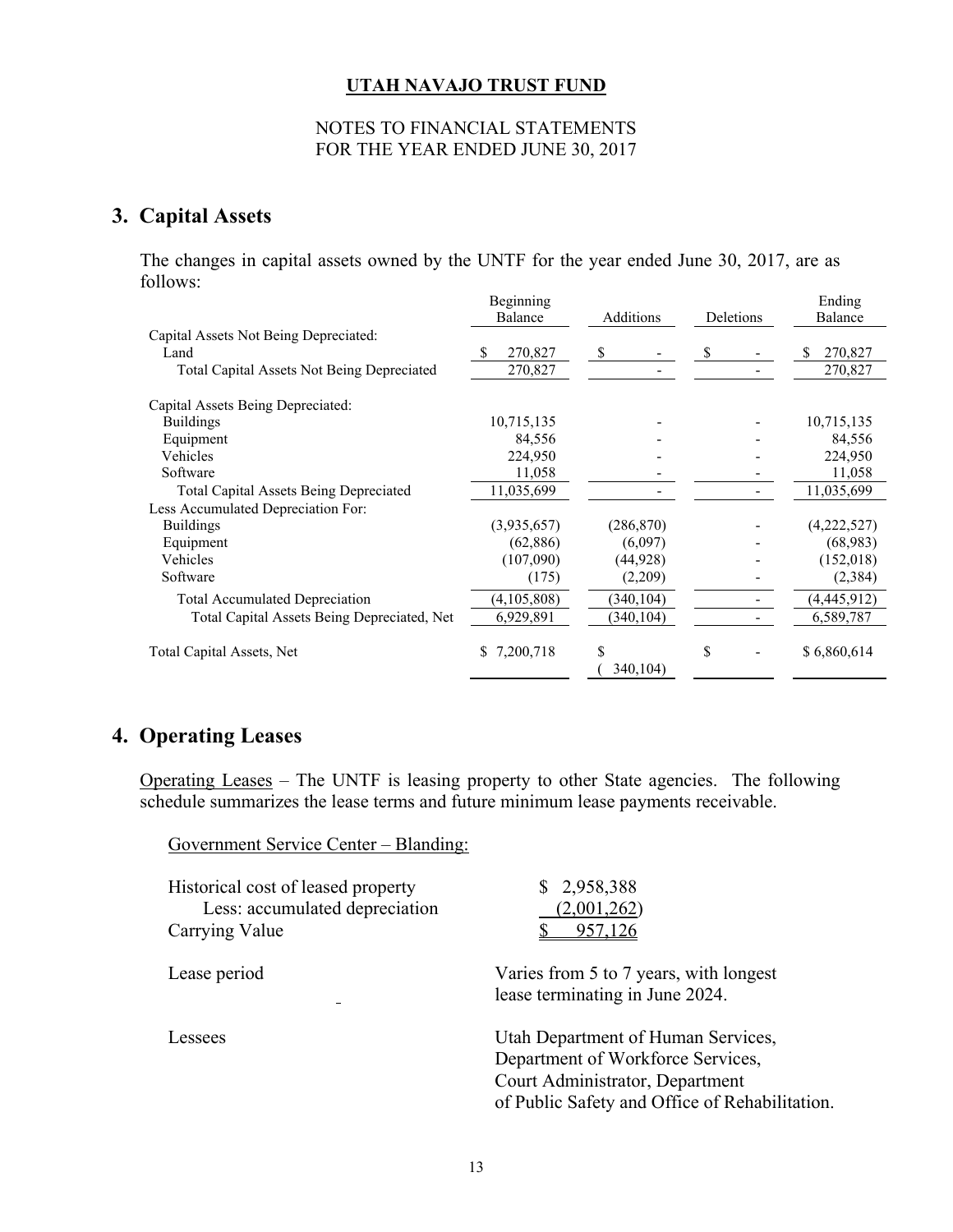#### NOTES TO FINANCIAL STATEMENTS FOR THE YEAR ENDED JUNE 30, 2017

| <b>Future Minimum Lease Payments:</b> | <b>Amounts for Related Dates</b> |
|---------------------------------------|----------------------------------|
| Fiscal Year 2018                      | 314,736                          |
| Fiscal Year 2019                      | 314,736                          |
| Fiscal Year 2020                      | 314,736                          |
| Fiscal Year 2021                      | 314,736<br>S.                    |
| Fiscal Year 2022                      | 314,736                          |
| <b>Total</b>                          | \$1,573,680                      |

In addition to the above leases, the UNTF is leasing other properties on a month-to-month basis.

On June 20, 2006, the UNTF entered into an agreement to lease a five-acre parcel in Monument Valley from the San Juan School District for the purpose of constructing a health care clinic to serve the area residents, schools, and businesses. The term of the lease began on June 20, 2006 and expires in 50 years with one 25-year renewal option. The lease is a zero value lease with no payments made to the School District.

# **5. Related Party Transactions**

On January 22, 1998, the UNTF agreed to guarantee any operating deficits of the Blue Mountain Diné Associates, LLC, up to \$65,000. In previous years, Blue Mountain Diné Associates, LLC had drawn down \$36,000 against the contingency commitment. As described in Note 1, the UNTF is the managing member of the LLC. In January 2005, this contingency commitment expired. Based on the terms of the commitment, the unpaid portion of the amount drawn down is considered a receivable to the UNTF. There is still \$36,000 remaining against the contingency commitment as of June 30, 2017.

In March 2004, the UNTF paid \$118,602 to satisfy Blue Mountain Diné Associates, LLC's loan due to Zion's Bank, and then issued a loan to the LLC for \$118,602 at a 4 3/8% interest rate to be paid in equal monthly payments of \$995 through April 2017. As of April 2017, the loan has been paid in full.

# **6. Commitments**

As of June 30, 2017, UNTF had outstanding commitments to Utah Chapters for projects of approximately \$1,456,819.